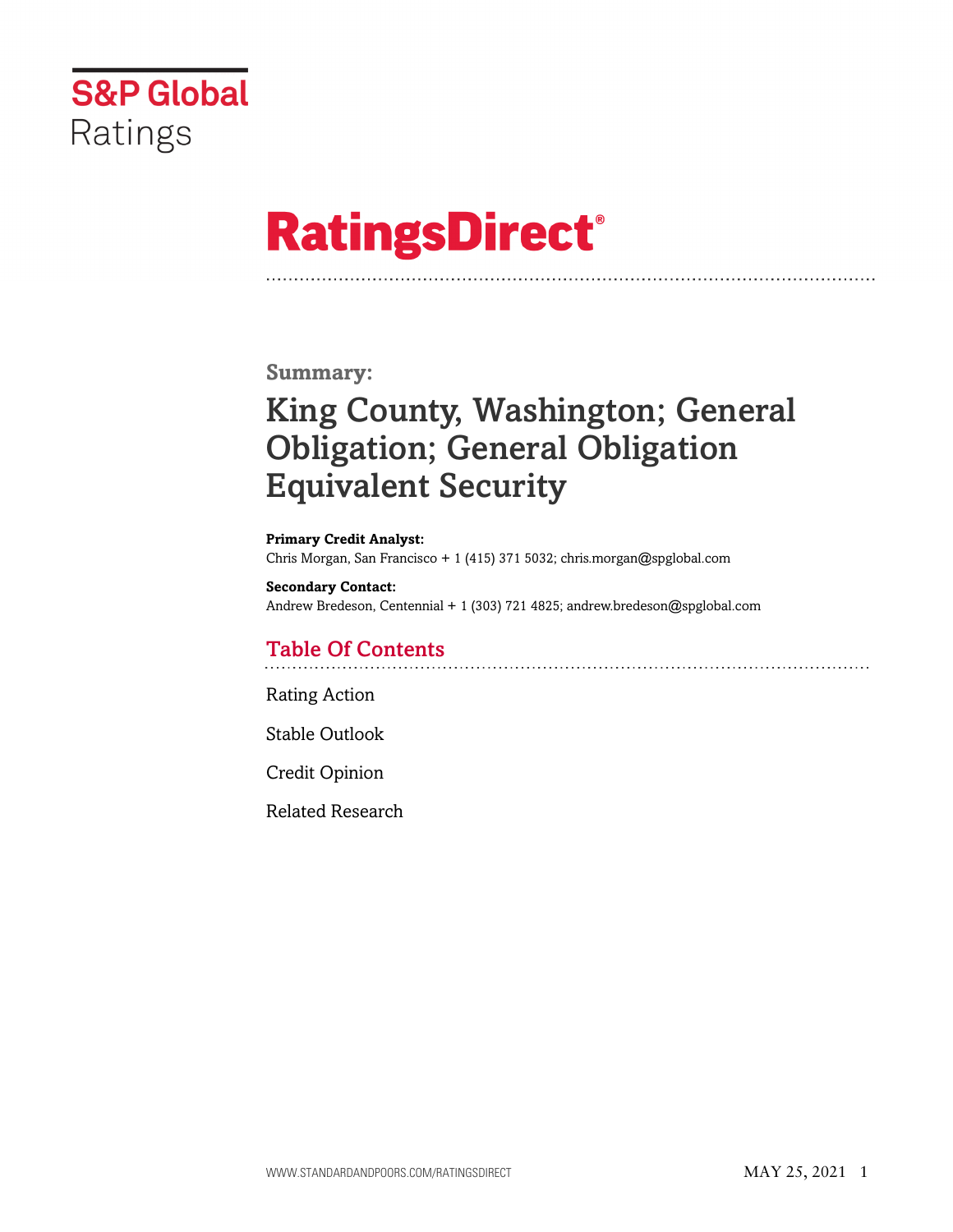## **Summary:**

## King County, Washington; General Obligation; General Obligation Equivalent Security

#### Credit Profile

US\$50.74 mil ltd tax GO bnds ser 2021A due 12/01/2051 *Long Term Rating* AAA/Stable New

## <span id="page-1-0"></span>Rating Action

S&P Global Ratings assigned its 'AAA' long-term rating to King County, Wash.'s \$51 million series 2021A limited-tax general obligation (GO) bonds. At the same time, S&P Global Ratings affirmed its 'AAA' long-term rating and underlying rating (SPUR) on the county's previously issued GO debt, some series of which have a concurrent pledge of the county's sewer utility or the King County Housing Authority (which we consider institutionally independent of the county), and its 'AAA/A-1+' rating on the county's series 2019B obligations that include a standby bond purchase agreement with TD Bank N.A. The outlook is stable.

The county will have about \$4.6 billion in direct debt outstanding at the end of 2021, and after our adjustments for revenue-supported debt and GO debt we consider self-supporting we calculate the county's net direct governmental debt at \$1.1 billion.

Proceeds of the series 2021A will fund improvements to the county's solid waste enterprise facilities, open space land acquisitions, and a variety of other facility improvements.

The series 2021A is a full faith and credit obligation of the county, including ad valorem property taxes within statutory limitations that include a maximum levy rate and a maximum annual property tax revenue increase. Given the fungibility of the county's resources and because pledged revenue is not measurably narrower or subject to disproportionate risks relative to the county's overall revenue, we rate the county's limited-tax GO debt, including the series 2021A, on par with our view of the county's general creditworthiness.

## Credit overview

We see King County as well positioned following the 2020 COVID-19-driven recession, with a dynamic and diverse economic base that includes Seattle and most of the region's high-income job centers. The county's leisure and hospitality industry continues to suffer, but the information technology and biotech industries appear to be coming out of the pandemic with stronger demand and house values are continuing their climb from an already high base, suggesting that remote workers have mostly been staying put. The county has a management culture with what we see as a strong long-term record of conservative, arm's-length economic and revenue assumptions and a sustained record of voter support to fund specific services and capital needs. For this reason, we anticipate that its budgetary flexibility will remain very strong in the intermediate term even if available general fund reserves are low relative to those of similarly rated peers with limited ability to increase revenue without a public vote.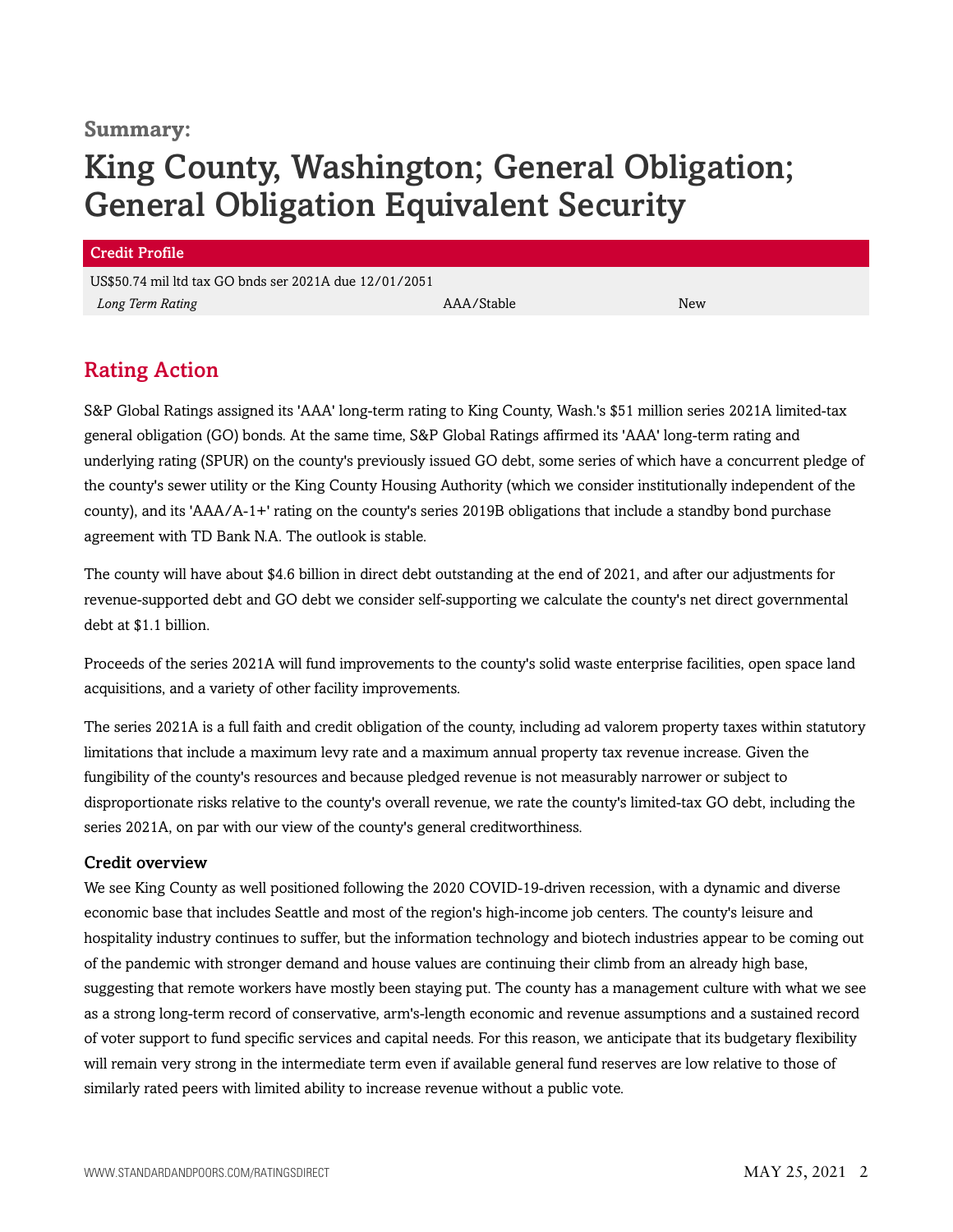The ratings further reflect our assessment of the county's:

- Very strong economy, with participation in a broad and diverse metropolitan statistical area;
- Very strong management, with strong financial policies and practices under our financial management assessment methodology;
- Adequate budgetary performance, with an operating surplus in the general fund during 2019 and 2020 (the latter year unaudited) but an operating deficit at the total governmental fund level in 2019 followed by an apparent surplus for 2020;
- Very strong budgetary flexibility, with an available fund balance of 20% of adjusted operating expenditures in fiscal 2020 (unaudited), down only slightly from 22% in 2019;
- Very strong liquidity, with total government available cash at 131% of total governmental fund expenditures and 32x governmental debt service at the end of 2019, and access to external liquidity we consider exceptional;
- Very strong debt and contingent liability profile, with debt service carrying charges at 4% of expenditures in 2019 and net direct debt that is 50% of unaudited 2020 total governmental fund revenue, as well as low overall net debt at less than 3% of market value; and
- Adequate institutional framework score.

#### Environmental, social, and governance factors

We consider the county to have elevated exposure to environmental risks, with earthquakes and wildfires the most prominent. We believe the county's maintenance of an emergency management office, which handled the county's pandemic response, and robust state building codes largely mitigate these risks. We consider the county's social and governance risk in line with our view of the sector standard.

The county manages cybersecurity in its information technology department, with a chief of security role, and has risk management strategies in place such as cybersecurity insurance and remote backups of records.

## <span id="page-2-0"></span>Stable Outlook

#### Downside scenario

We could lower the ratings if the county's budgetary flexibility as measured by its available general fund balance deteriorates to a level approaching our adequate threshold of 8% of expenditures, which we think could occur if the post-pandemic recovery is weaker than we expect, particularly if new public health costs materialize and the county is unable to identify and implement offsetting budget-balancing actions.

## <span id="page-2-1"></span>Credit Opinion

#### Very strong economy

King County enjoys long-term advantages in the forms of a deep reservoir of human capital, exposure to export markets, and large regional employers that are major players in their respective markets. The 2.3 million-resident county, which encompasses Seattle and most of the region's high-income cities and international airport, has a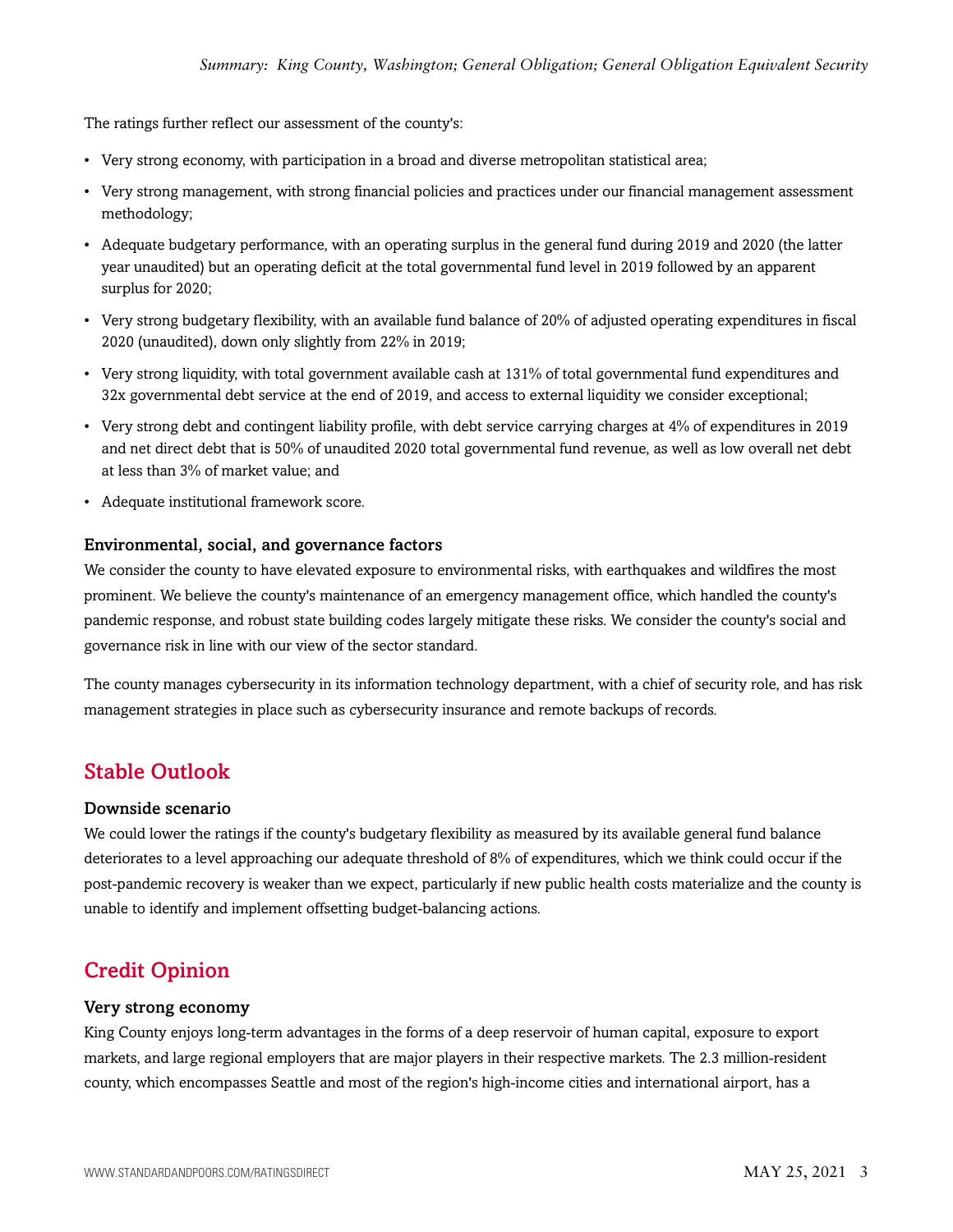projected per capita effective buying income of 166% of the national level and per capita market value of \$291,700.

Although downtown Seattle has sustained temporary and permanent economic losses associated with the pandemic, and leisure and hospitality employment countywide appears to have only recently started to recover, the information sector has not missed a beat during the past 12 months, with online and cloud computing giant Amazon accelerating its growth. Likewise, with the pandemic and other forces increasing investor interest in and national policy supporting the life sciences industry, we anticipate that the county's biotechnology cluster will continue to add often highly paid jobs that don't lend themselves to remote work. Aircraft manufacturer Boeing, which produces its 737-Max model in the county, is reporting new orders and appears cautiously optimistic about increasing production in the coming year after receiving approval to fly in the U.S. and Europe following deadly crashes in 2018 and 2019.

Although we think that housing unaffordability is likely now a long-term drag on growth, an overall strengthening in the real estate market is fueling property tax base growth. The S&P CoreLogic Case-Shiller Home Price index for the region shows residential values continuing to climb into 2021, and the county's assessed value (AV) increased by 2.7% to \$659.5 billion for 2021. This rate represented a clear step down from 5.9% for 2019 and 13.5% for 2020, but the county's economist anticipates similar growth through 2023.

#### Very strong management

We view the county's management as very strong, with strong financial policies and practices under our financial management assessment methodology, indicating our view that financial practices are strong, well embedded, and likely sustainable.

Highlights of the county's approach to financial management include:

- A budget formation process that incorporates internal and external analyses of historical revenue and expenditure trends, including employment of a full-time economist whose sole responsibility is to generate revenue forecasts;
- A biennial budget process with budget-to-actual reports presented to the county council quarterly and updated throughout the year if necessary;
- A formal financial forecast that covers at least five years beyond the budgeted year;
- A six-year rolling capital improvement plan, updated annually as part of the budget process, that identifies all known funding in the budgeted year;
- A formal investment policy coupled with quarterly presentation of holdings and earnings reports to the executive finance committee;
- A formal debt policy that specifies quantitative and qualitative limits as well as monitoring requirements for the county treasurer; and
- A designated general fund balance policy of  $6\%$  to  $8\%$  of expenditures, to which the county has adhered and which is based on cash flow to meet debt service obligations.

## Adequate budgetary performance

The county's budgetary performance appears to be holding up in the face of the rapid onset of the recession in 2020. The county posted a positive general fund net operating result of 2.1% of expenditures in 2019 but a slight deficit result across all governmental funds of 1.8%. The general fund ratio weakened only slightly for 2020 (unaudited) to 1.7% and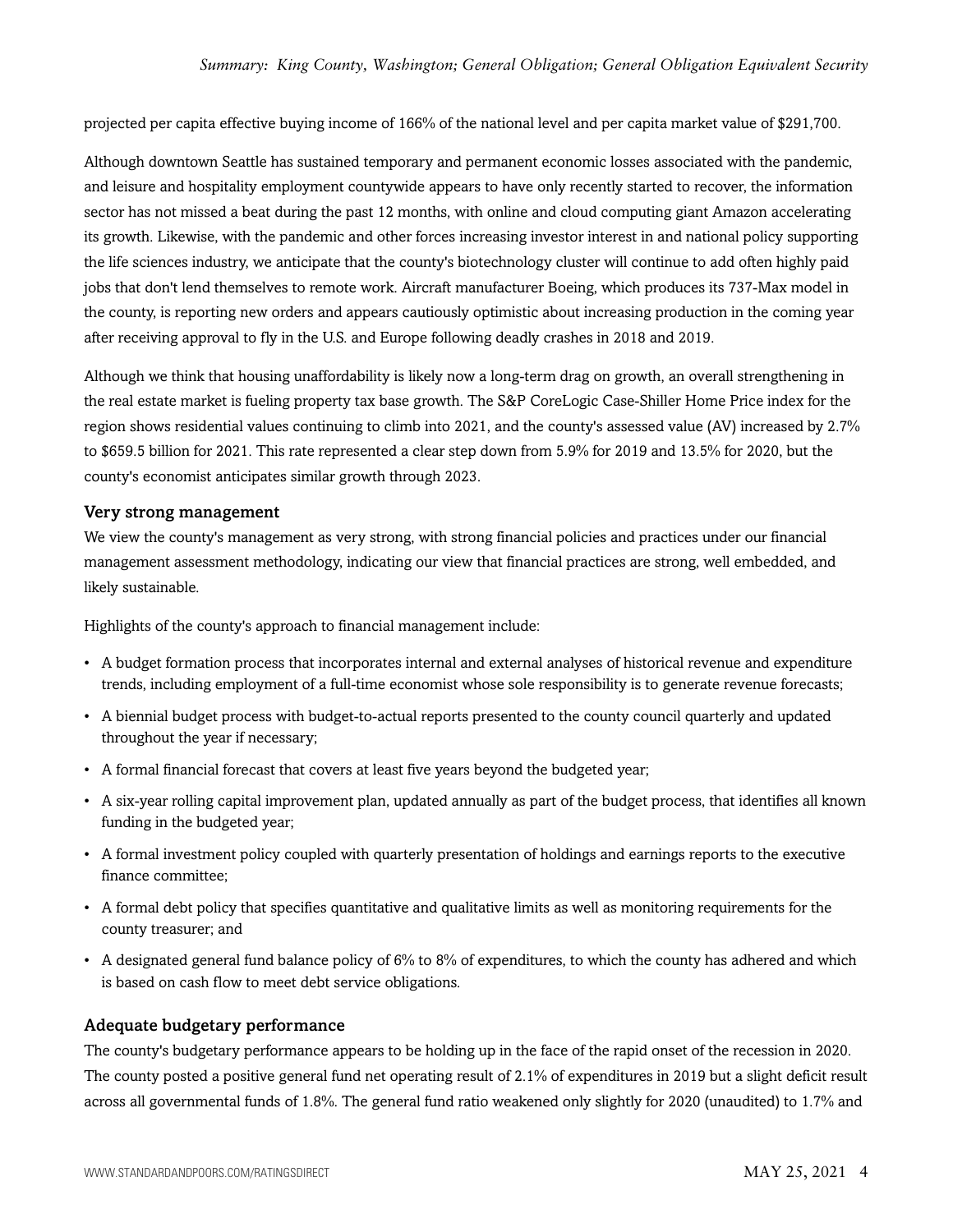improved for total governmental funds to 3.0%. General fund operating results hovered within a narrow range of 2% to 3% of expenditures during the four years prior to the recession, and we think that cuts in discretionary expenditures and receipts of federal grants under the American Rescue Plan that will materialize in 2021 and 2022 at the equivalent of about 22% of expenditures in each year will likely keep performance from weakening in the intermediate term and may even temporarily strengthen it.

General fund revenue primarily consists of property taxes; fees and fines; and sales and use taxes. For the biennium covering 2021-2022 the county is budgeting for them to account for 41%, 40%, and 15% of the county's general fund revenue, respectively. We have adjusted general fund expenditures upward and the corresponding net transfers downward to reflect ongoing transfers out to various special funds to support maintenance and operations.

Management reports that the county's transit enterprise experienced a plunge in ridership and revenue in 2020 but that a multiyear buildup in reserves, a low proportion of pre-pandemic revenue that came from fares, and the ability to defer capital projects means that the enterprise is positioned well to maintain service quality without requiring additional resources such as support from the county's general fund. Likewise, federal grants have absorbed the bulk of pandemic-related costs to date and the county has been able to amend its budget as the public health environment has evolved.

## Very strong budgetary flexibility

King County's budgetary flexibility is very strong, in our view, with available reserves in fiscal 2019 of 22% of adjusted operating expenditures, or \$197.6 million, and inclusive of the county's "rainy day" fund, which is classified as committed in the county's audited financial statements, and excess resources in its employee benefits and risk management internal service funds. The county's available reserves remained largely stable in nominal terms but shrank slightly in relative terms to 20% of adjusted operating expenditures. We anticipate that the negative effects of the pandemic on revenue will linger in some form and think that reserves may weaken in the intermediate term as the county's formal budget suggests, but the size of American Rescue Plan grants suggests that the risk of the county's available reserves falling to less than 15% of expenditures has receded and growth in some form is increasingly likely.

The county has a history of securing voter authorization for property tax increases for services, including approvals of levy increases in 2019 for parks and emergency medical services.

#### Very strong liquidity

In our opinion, King County's liquidity is very strong, with total government available cash at 131% of total governmental fund expenditures and 32x governmental debt service in 2019.

In our view, the county has exceptional access to external liquidity based on debt issuance of a variety of security types during the past 15 years. The county's investment pool is managed under a comprehensive policy and on behalf of other agencies, with 62% of holdings consisting of U.S. Treasuries, agencies, and the state-managed investment pool. We do not anticipate changing our view of the county's liquidity as very strong in the near future, based on our expectation of strong financial performance.

The county has extended its contingent loan pledge and credit enhancement agreement to about \$286 million in debt, most of which has been issued by the housing authority. While acceleration of the bonds is allowed under the trust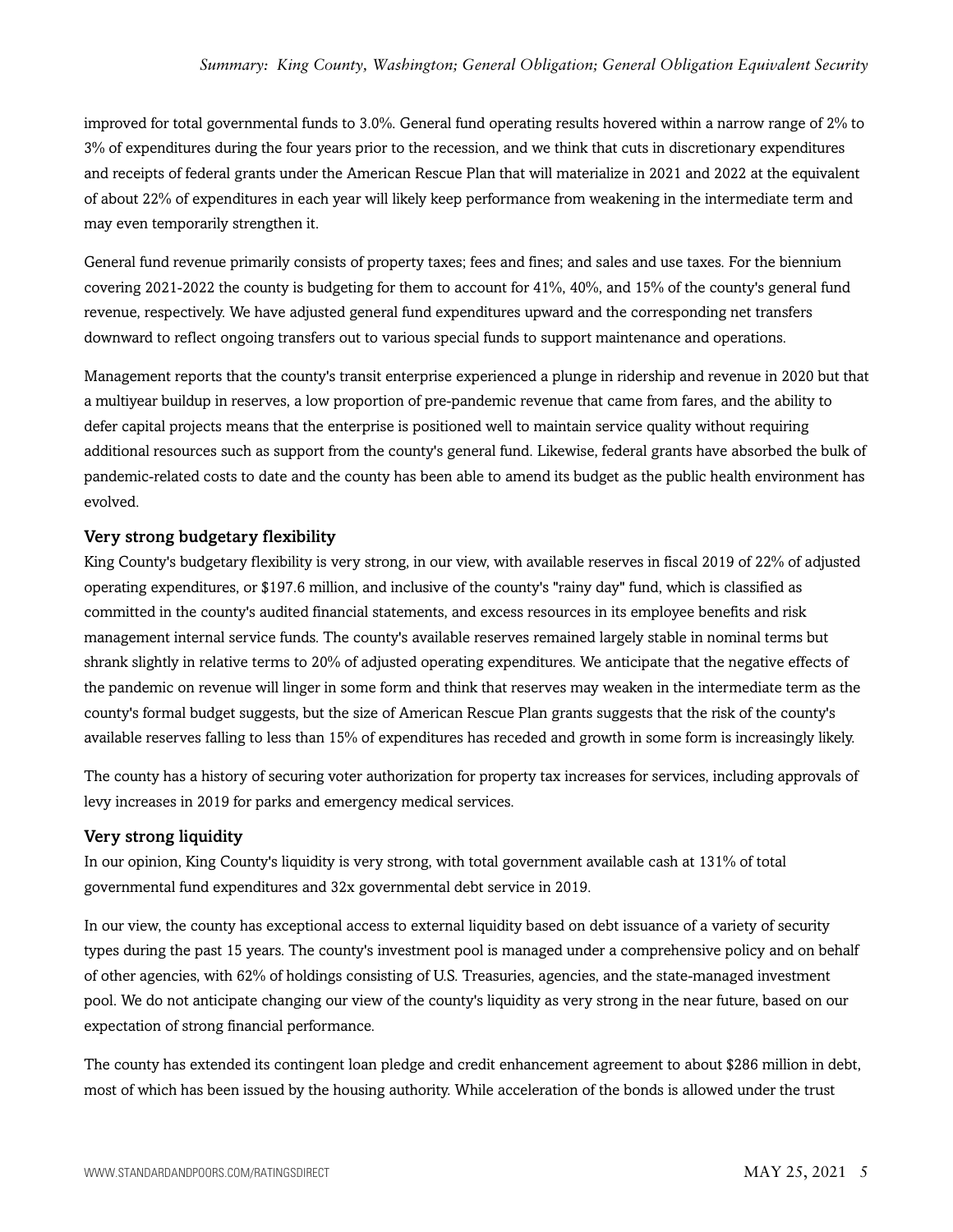indenture, the bonds are allowed to accelerate only to the extent that money to make such payment is on hand with the trustee in the relevant bond funds. Therefore, the amount due by the county at any given time under the agreements would be only the current debt service, which we consider well within the county's ability to pay with its available liquidity. To date, the county has not had to make any payments pursuant to these agreements.

### Very strong debt and contingent liability profile

Total governmental fund debt service is 4% of total governmental fund expenditures, and net direct debt is 57% of total governmental fund revenue. Overall net debt is low at 1.4% of market value, which is, in our view, a positive credit factor. These ratios could rise in the coming years as the county exercises a \$1.7 billion authorization to fund the expansion and modernization of the county's main public hospital, but we anticipate that our view of the county's profile will remain very strong in the intermediate term, as debt issuances under the authorization would be unlikely to occur all at once. (The first \$50 million series is tentatively scheduled for the end of 2021.) Separately, the county is planning for a limited-tax GO issuance that we are likely to consider self-supporting in mid-2021 to support its wastewater enterprise and about \$750 million in limited-tax GO debt by end of the biennium ending 2022 for solid waste, affordable housing, and other projects.

We consider debt outstanding backed by the county contingent loan agreement and credit enhancement agreements as direct debt. But because the county has not had to make any payments under these contingent guarantees, we view these issuances as self-supporting.

Pension and other postemployment benefit (OPEB) liabilities highlights:

- In our view, the county has no large pension or OPEB liabilities that are leading to credit pressure.
- While some of the county's pension plans are poorly funded, several are overfunded, creating an overall funding situation that is not likely to lead to dramatic cost escalations. This strong funding is largely due, in our view, to the short amortization periods employed to determine funding requirements.
- The county's sole OPEB plan provides benefits for police and firefighters hired in 1970 to 1977; given the limited scope of eligible beneficiaries, we don't believe this obligation will lead to credit pressure, despite the county's pay-as-you-go approach to funding.

The county participated in the following major pension plans funded as of Dec. 31, 2019:

- Public Employees Retirement System (PERS) plan 2/3: \$97.7 million in net pension liability, or 98% funded
- Public Employees Retirement System plan 1: \$317.3 million in net pension liability, or 67% funded
- Law Enforcement Officers and Fire Fighters plans 1 and 2, both of which are overfunded, at 149% and 119%.

King County's required pension and actual OPEB contributions totaled 7.1% of total governmental fund expenditures in 2019, with 0.2% consisting of OPEB costs. Despite being below the actuarially determined contribution (ADC), 2019 PERS 2/3 and LEOFF 2 contractually required contributions (CRCs) exceeded both static funding and minimum funding progress, indicating our view of timely progress in reducing pension liabilities. The CDCs, which are developed using the same approach as the ADCs, are not updated following passage into law biennially and so can diverge from the annually updated ADCs. However, because CRCs determine funding requirements using an approach that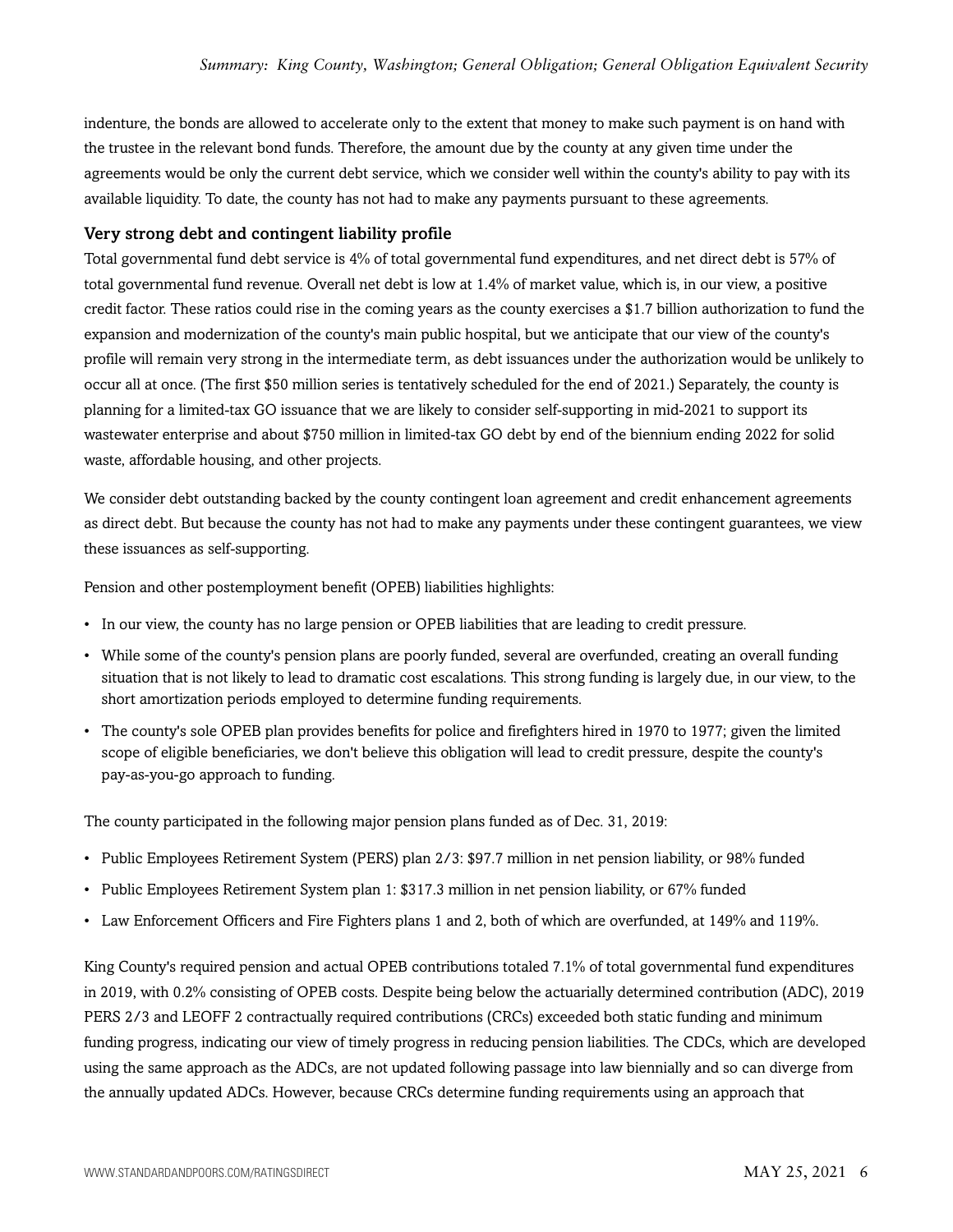approximates 10- to 15-year level percent open amortization, timely progress on reducing liabilities is still made even when ADCs exceed CDCs, and so we believe costs will likely remain stable. However, the plan's 7.4% discount rate increases contribution volatility.

### Adequate institutional framework

The institutional framework score for Washington counties is adequate, in our view, partly as a result of statutory discretion regarding the quality and timeliness of annual financial reporting.

## Local ratings' relationship with U.S. sovereign

The county's GO bonds are eligible to be rated above the sovereign because we believe the county can maintain better credit characteristics than the U.S. in a stress scenario. Under our criteria "Ratings Above The Sovereign: Corporate And Government Ratings--Methodology And Assumptions," published Nov. 19, 2013, on RatingsDirect, U.S. local governments are considered moderately sensitive to country risk. County-derived revenue and state grants are the primary revenue sources for the county, and the institutional framework in the U.S. is predictable, with significant local government autonomy and flexibility, as demonstrated by independent treasury management.

## <span id="page-6-0"></span>Related Research

- Credit Conditions: U.S. Regions' Economies Perk Up As The Pandemic's Impact Ebbs, April 16, 2021
- S&P Public Finance Local GO Criteria: How We Adjust Data For Analytic Consistency, Sept. 12, 2013
- Criteria Guidance: Assessing U.S. Public Finance Pension And Other Postemployment Obligations For GO Debt, Local Government GO Ratings, And State Ratings, Oct. 7, 2019
- Through The ESG Lens 2.0: A Deeper Dive Into U.S. Public Finance Credit Factors, April 28, 2020
- Economic Outlook U.S. Q2 2021: Let The Good Times Roll, March 24, 2021
- 2020 Update Of Institutional Framework For U.S. Local Governments

#### Ratings Detail (As Of May 25, 2021)

| King Cnty GO                                                        |                  |          |  |  |
|---------------------------------------------------------------------|------------------|----------|--|--|
| Long Term Rating                                                    | AAA/Stable       | Affirmed |  |  |
| King Cnty multi-modal ltd tax GO rfdg bnds (Payble From Sewer Revs) |                  |          |  |  |
| Long Term Rating                                                    | $AA/A-1+/Stable$ | Affirmed |  |  |
| King Cnty multi-modal ltd tax GO rfdg bnds (Payble From Sewer Revs) |                  |          |  |  |
| Long Term Rating                                                    | $AA/A-1+/Stable$ | Affirmed |  |  |
| King Cnty GO                                                        |                  |          |  |  |
| <b>Unenhanced Rating</b>                                            | AAA(SPUR)/Stable | Affirmed |  |  |
| King Cnty GO                                                        |                  |          |  |  |
| Long Term Rating                                                    | AAA/Stable       | Affirmed |  |  |
| King Cnty GO                                                        |                  |          |  |  |
| Long Term Rating                                                    | AAA/Stable       | Affirmed |  |  |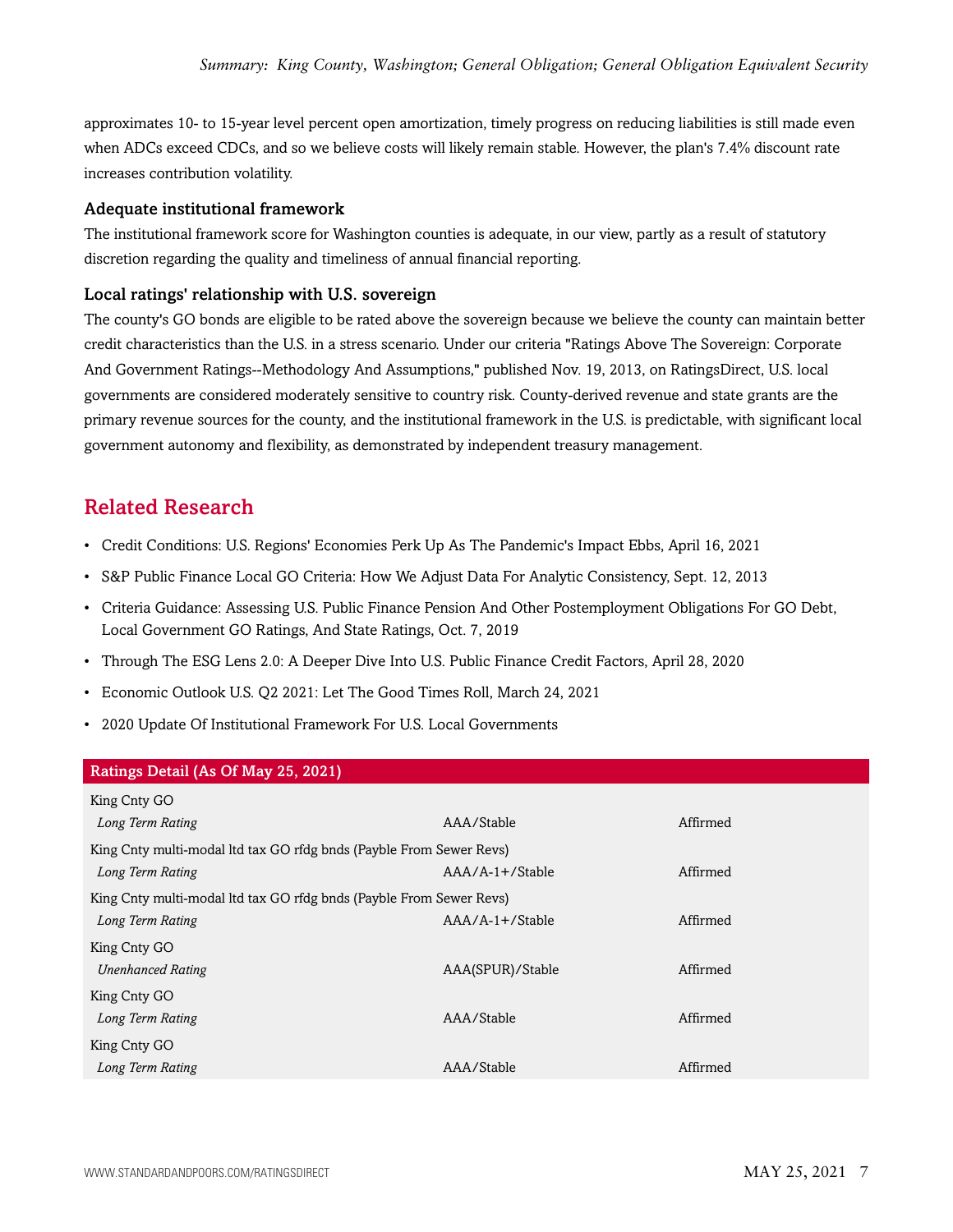| Ratings Detail (As Of May 25, 2021) (cont.) |                  |          |
|---------------------------------------------|------------------|----------|
| King Cnty GO                                |                  |          |
| Long Term Rating                            | AAA/Stable       | Affirmed |
| King Cnty GO                                |                  |          |
| Long Term Rating                            | AAA/Stable       | Affirmed |
| King Cnty GO                                |                  |          |
| Long Term Rating                            | AAA/Stable       | Affirmed |
| King Cnty GO                                |                  |          |
| Long Term Rating                            | AAA/Stable       | Affirmed |
| King Cnty GO                                |                  |          |
| Long Term Rating                            | AAA/Stable       | Affirmed |
| King Cnty GO                                |                  |          |
| Long Term Rating                            | AAA/Stable       | Affirmed |
| King Cnty GO                                |                  |          |
| Long Term Rating                            | AAA/Stable       | Affirmed |
| King Cnty GO                                |                  |          |
| Long Term Rating                            | AAA/Stable       | Affirmed |
| King Cnty GO                                |                  |          |
| Long Term Rating                            | AAA/Stable       | Affirmed |
| King Cnty GO                                |                  |          |
| Long Term Rating                            | AAA/Stable       | Affirmed |
| King Cnty GO                                |                  |          |
| Long Term Rating                            | AAA/Stable       | Affirmed |
| King Cnty GO (AGM)                          |                  |          |
| <b>Unenhanced Rating</b>                    | AAA(SPUR)/Stable | Affirmed |
| King Cnty GO (ASSURED GTY) (SEC MKT)        |                  |          |
| <b>Unenhanced Rating</b>                    | AAA(SPUR)/Stable | Affirmed |
| King Cnty GO (National)                     |                  |          |
| <b>Unenhanced Rating</b>                    | AAA(SPUR)/Stable | Affirmed |
| King Cnty GO                                |                  |          |
| Long Term Rating                            | AAA/Stable       | Affirmed |
| King Cnty GO                                |                  |          |
| Long Term Rating                            | AAA/Stable       | Affirmed |
| King Cnty GO                                |                  |          |
| Long Term Rating                            | AAA/Stable       | Affirmed |
| King Cnty GO                                |                  |          |
| Long Term Rating                            | AAA/Stable       | Affirmed |
| King Cnty GO                                |                  |          |
| Long Term Rating                            | AAA/Stable       | Affirmed |
| <b>NJB Properties, Washington</b>           |                  |          |
| King Cnty, Washington                       |                  |          |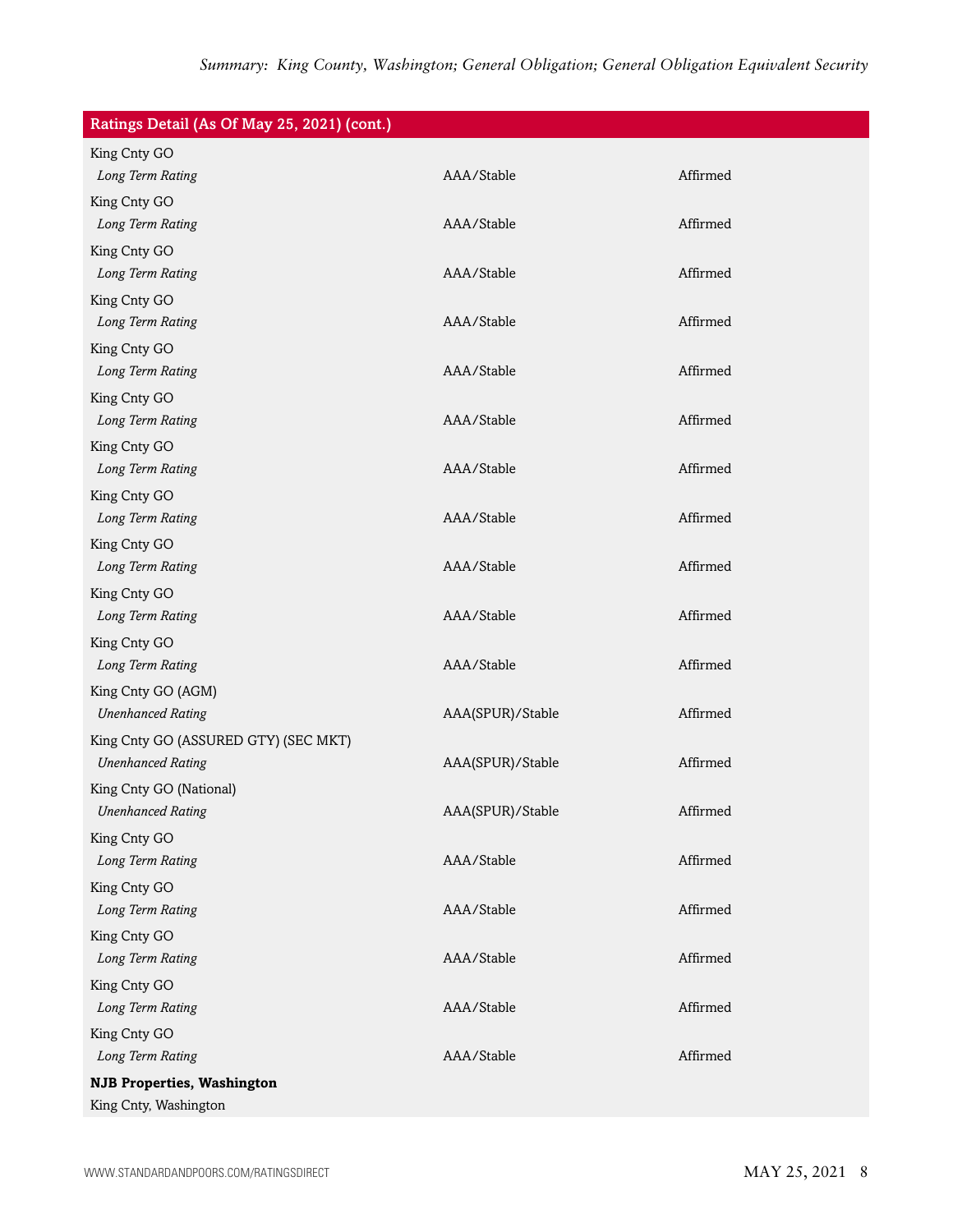| Ratings Detail (As Of May 25, 2021) (cont.) |            |          |
|---------------------------------------------|------------|----------|
| NJB Properties (King Cnty) GO equiv         |            |          |
| Long Term Rating                            | AAA/Stable | Affirmed |
| NJB Properties (King Cnty) GO equiv         |            |          |
| Long Term Rating                            | AAA/Stable | Affirmed |
| King Cnty Hsg Auth, Washington              |            |          |
| King Cnty, Washington                       |            |          |
| King Cnty Hsg Auth, Washington              |            |          |
| King Cnty Hsg Auth (King Cnty) GO           |            |          |
| Long Term Rating                            | AAA/Stable | Affirmed |
| King Cnty Hsg Auth, Washington              |            |          |
| King Cnty, Washington                       |            |          |
| King Cnty Hsg Auth, Washington              |            |          |
| King Cnty Hsg Auth (King Cnty) GO equiv     |            |          |
| Long Term Rating                            | AAA/Stable | Affirmed |
| King Cnty Hsg Auth, Washington              |            |          |
| King Cnty, Washington                       |            |          |
| King Cnty Hsg Auth, Washington              |            |          |
| King Cnty Hsg Auth (King Cnty) GO equiv     |            |          |
| Long Term Rating                            | AAA/Stable | Affirmed |
| King Cnty Hsg Auth, Washington              |            |          |
| King Cnty, Washington                       |            |          |
| King Cnty Hsg Auth, Washington              |            |          |
| King Cnty Hsg Auth (King Cnty) GO equiv     |            |          |
| Long Term Rating                            | AAA/Stable | Affirmed |
| King Cnty Hsg Auth, Washington              |            |          |
| King Cnty, Washington                       |            |          |
| King Cnty Hsg Auth, Washington              |            |          |
| King Cnty Hsg Auth (King Cnty) GO equiv     |            |          |
| Long Term Rating                            | AAA/Stable | Affirmed |
| Many issues are enhanced by bond insurance. |            |          |

Certain terms used in this report, particularly certain adjectives used to express our view on rating relevant factors, have specific meanings ascribed to them in our criteria, and should therefore be read in conjunction with such criteria. Please see Ratings Criteria at www.standardandpoors.com for further information. Complete ratings information is available to subscribers of RatingsDirect at www.capitaliq.com. All ratings affected by this rating action can be found on S&P Global Ratings' public website at www.standardandpoors.com. Use the Ratings search box located in the left column.